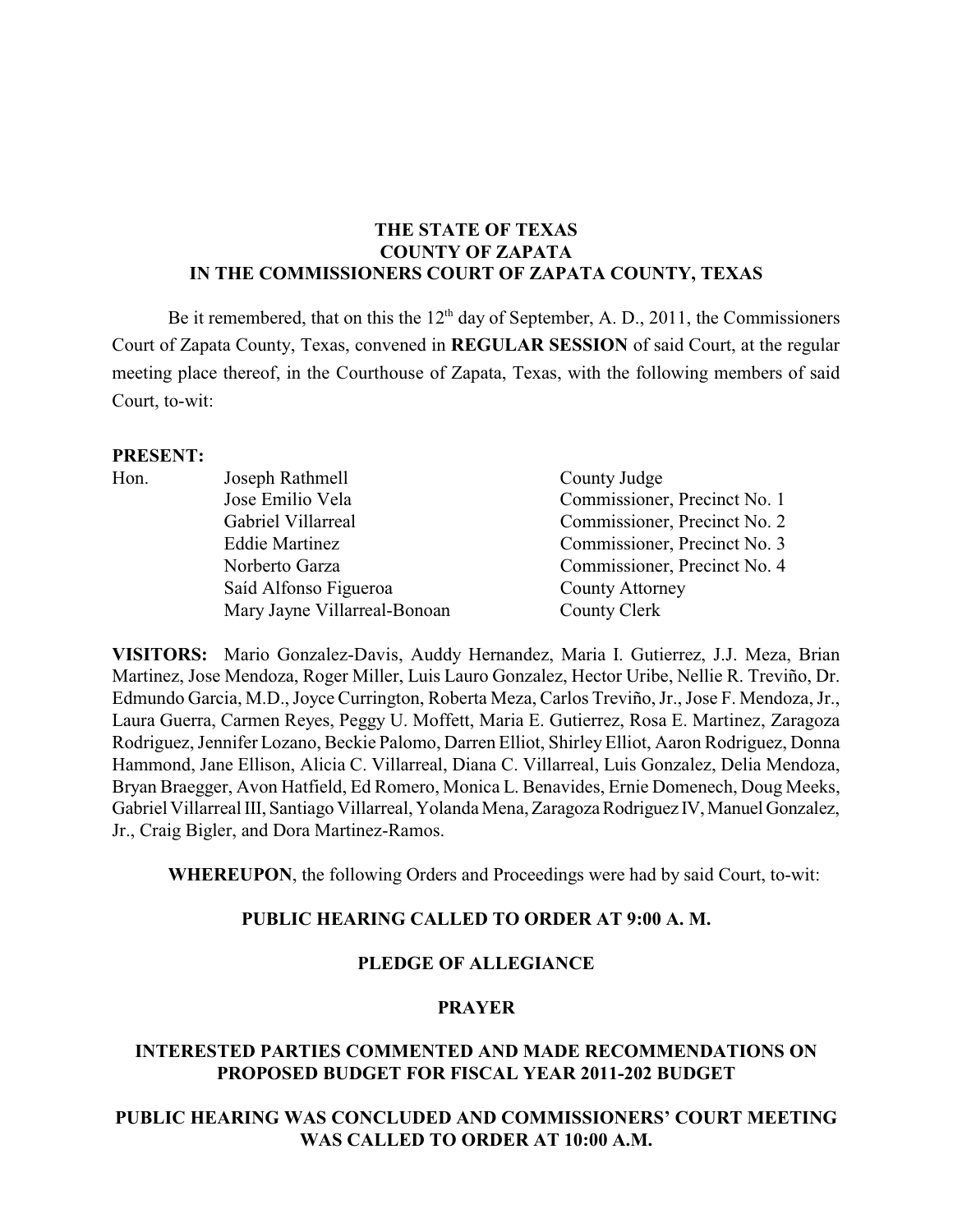## **ORDER APPROVING MINUTES FOR MEETING OF AUGUST 8, 2011 AND AUGUST 29, 2011**

Motion was made byCommissioner Vela, seconded byCommissioner Garza, to approve the Minutes of August 8, 2011 and August 29, 2011 as presented by Mary Jayne Villarreal-Bonoan, County Clerk.

The above motion, being put to a vote, was approved by the affirmative vote of all members of the Court.

# **COMMUNICATIONS / PUBLIC PARTICIPATION AND DEPARTMENTAL REPORTS**

Luis Lauro Gonzalez, Zapata County Tax Assessor/Collector, reported that the tax office collected \$4,184.93 in Hotel Motel Tax fees and \$94,916.702 in tax collections. Total to date annual collections on Hotel Motel Tax are \$164,496.67.

Carlos Treviño, Jr., Water Works Manager, advised the court that he will give his end of year report next month.

# **ORDER APPROVING INVOICES**

Motion was made byCommissioner Vela, seconded byCommissioner Villarreal, to approve invoices as presented by Triunfo Gonzalez, County Auditor.

The above motion, being put to a vote, was approved by the affirmative vote of all members of the Court.

# **ORDER APPROVING TREASURER'S REPORT**

Motion was made by Commissioner Villarreal, seconded by Commissioner Garza, to approve the Treasurer's Report as presented by Hon. Romeo Salinas, County Treasurer.

The above motion, being put to a vote, was approved by the affirmative vote of all members of the Court.

# **PRESENTATION ON TEXAS 811 BORDER DAMAGE PREVENTION AND BORDER DAMAGE PREVENTION COUNCIL**

Presentation bySantiago Villarreal, Gabriel Villarreal III and Doug Meeks on the Texas 811 Border Damage Prevention and the Border Damage Prevention Council which is dedicated to the prevention of damage to underground utilities as requested by Border Damage Prevention Council Member, Gabriel Villarreal, Conoco Philips, and Santiago Villarreal, AEP and Doug Meeks, Damage Prevention Manager – Texas 811.

# **ORDER APPROVING TAX RATE FOR FISCAL YEAR 2011-2012**

Motion was made byCommissioner Vela, seconded byCommissioner Villarreal, to approve the tax rate of \$0.798789 per \$100 valuation for Fiscal Year 2011-2012 in accordance with Local Government Code Sections 111.007-111.010 by executing an "Order Setting the Tax Rate for 2011-2012" and that the Order Setting the Tax Rate be approved as follows: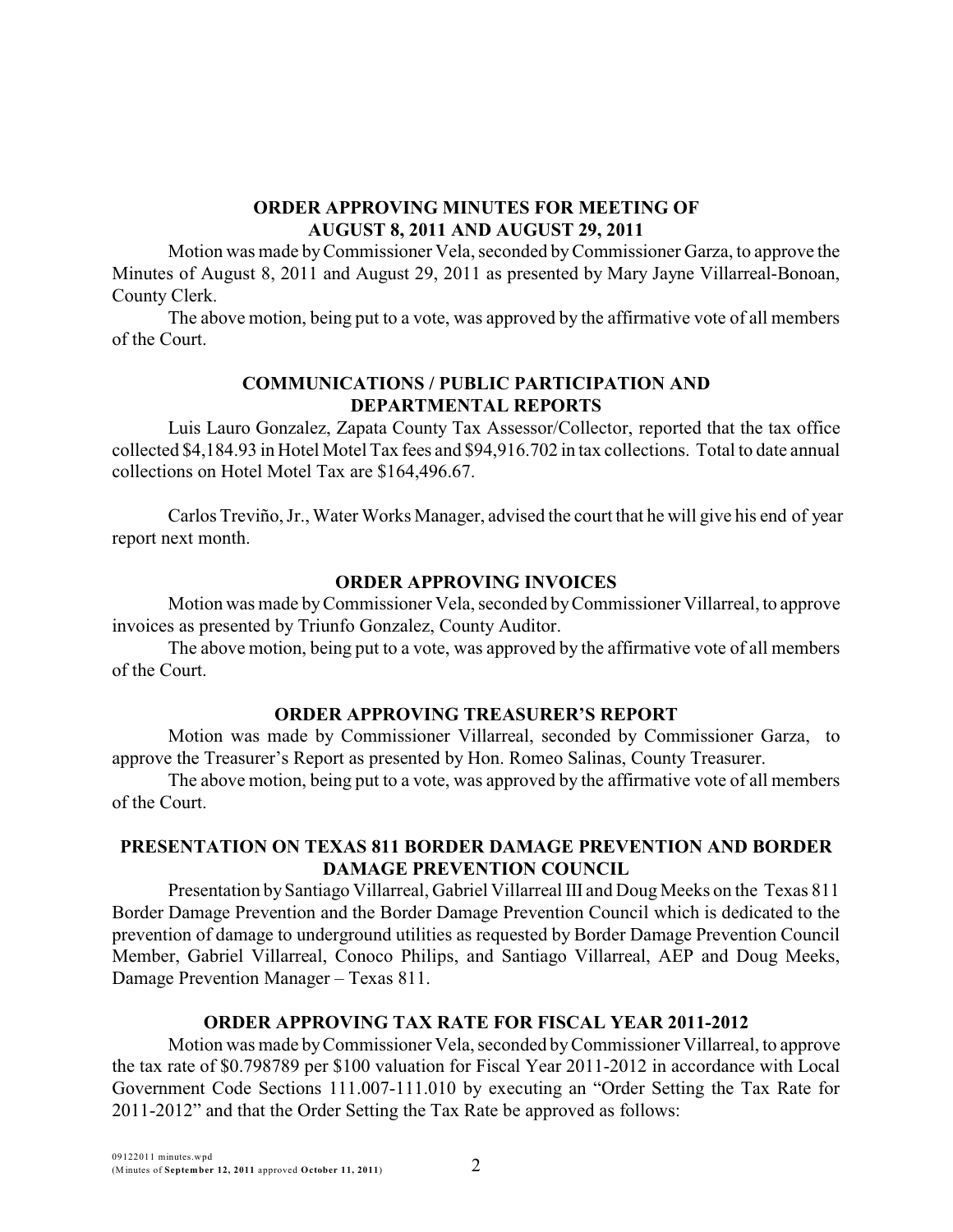| <b>TOTAL TAX</b> | 0.798789 |
|------------------|----------|

as requested by Triunfo Gonzalez, County Auditor.

The above motion, being put to a vote, was approved by the affirmative vote of all members of the Court.

#### **ORDER ADOPTING COUNTY BUDGET FOR FISCAL YEAR 2011-2012**

Motionwasmade byCommissioner Martinez, seconded byCommissioner Vela, to adopt and approve the County Budget for Fiscal Year 2010-2012, with recommendations and changes as approved by majority of vote, as requested by Triunfo Gonzalez, County Auditor.

The above motion, being put to a vote, was approved by the affirmative vote of all members of the Court.

#### **ORDER APPROVING OPERATIONAL GENERAL ORDER OF PERSONNEL FOR FISCAL YEAR 2011-2012**

Motion was made byCommissioner Garza, seconded byCommissioner Martinez, to approve request by County Auditor Triunfo Gonzalez, to set salaries and the number of positions by approving the "General Order of Personnel for Fiscal Year 2011-2012.

The above motion, being put to a vote, was approved by the affirmative vote of all members of the Court.

# **ORDER AUTHORIZING COUNTY TREASURER AND COUNTY AUDITOR TO CLOSE ALL ACCOUNTS AND MAKE NECESSARY LINE ITEM TRANSFERS**

Motion was made by Commissioner Garza, seconded by Commissioner Martinez, to authorize the County Treasurer and County Auditor to close all accounts and make all necessary line item transfers as requested by Triunfo Gonzalez, County Auditor.

The above motion, being put to a vote, was approved by the affirmative vote of all members of the Court.

# **ORDER APPROVING OPERATION GENERAL ORDER FOR FISCAL YEAR 2011-2012**

Motion was made by Commissioner Garza, seconded by Commissioner Vela, to approve request by County Auditor Triunfo Gonzalez, to approve the "Operation General Order for Fiscal Year 2011-2012" as requested by Triunfo Gonzalez, County Auditor.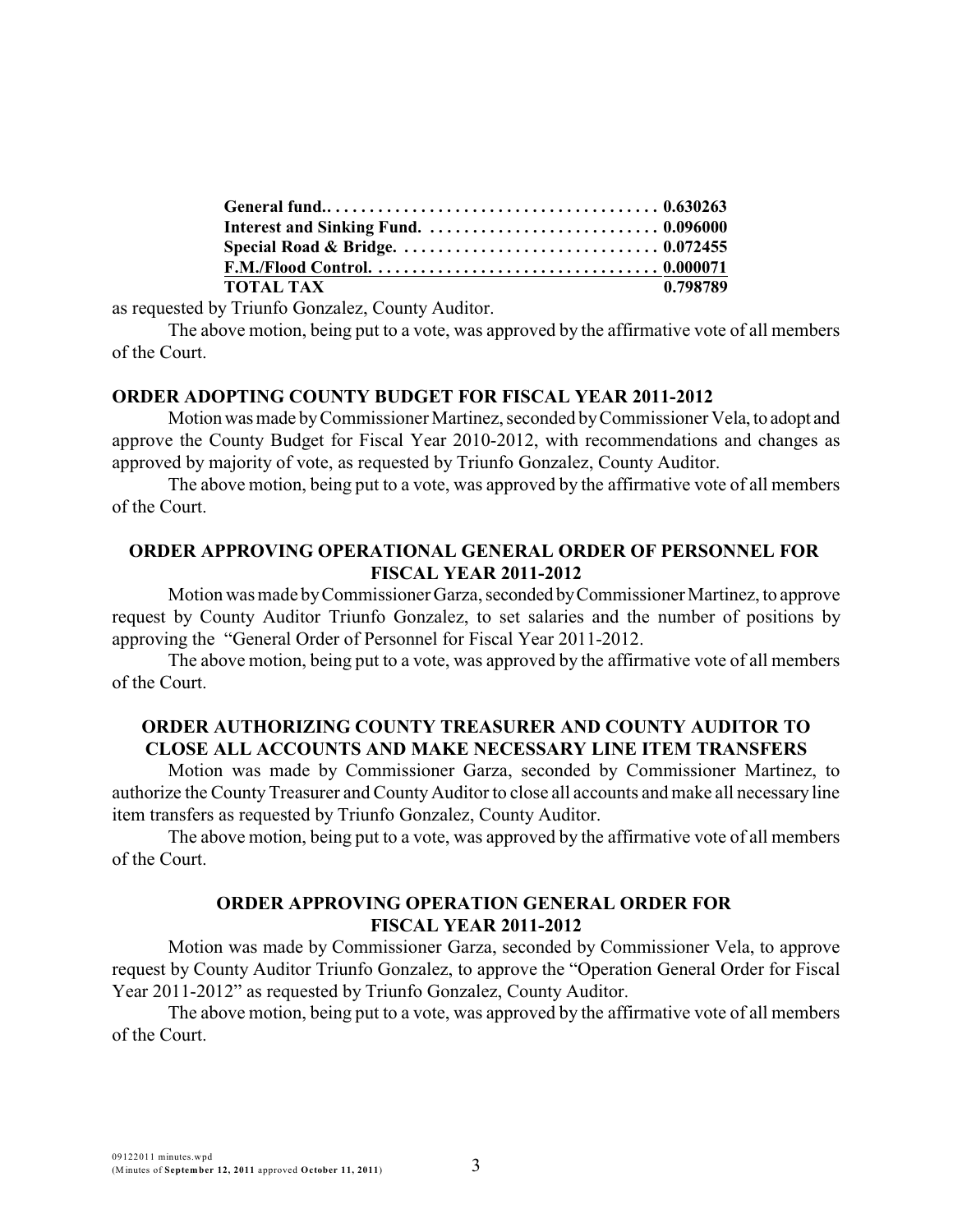#### **ORDER APPROVING 2011-2012 ZAPATA COUNTY COMMISSIONERS COURT SCHEDULE**

Motion was made byCommissioner Martinez, seconded byCommissioner Garza, to approve the 2011-2012ZapataCountyCommissioners Court Schedule, to hold regular commissioners' court meetings on the second Monday of every month, as requested by Hon. Joseph Rathmell, County Judge.

The above motion, being put to a vote, was approved by the affirmative vote of all members of the Court.

## **ORDER AWARDING PROPOSAL/BID FOR OPERATION OF ZAPATA COUNTY MEDICAL CLINIC**

Motion was made by Commissioner Martinez, seconded by Commissioner Garza, to award the proposal/bid for the operation of the Zapata County Medical Clinic to Laredo Medical Center, at no cost to Zapata County, as requested by Hon. Joseph Rathmell, County Judge.

The above motion, being put to a vote, was approved by the affirmative vote of all members of the Court.

# **ORDER APPROVING INTERLOCAL AGREEMENT FOR TEXAS ASSOCIATION OF COUNTIES RISK MANAGEMENT POOL**

Motion was made byCommissioner Vela, seconded byCommissioner Garza, to approve an Interlocal Agreement for the Texas Association of Counties Risk Management Pool as requested by Romeo Salinas, County Treasurer.

The above motion, being put to a vote, was approved by the affirmative vote of all members of the Court.

#### **ORDER APPROVING FISCAL YEAR 2011-2012 CALENDAR FOR ZAPATA COUNTY**

Motionwasmade byCommissionerGarza, seconded byCommissioner Villarreal, to approve the fiscal year 2011-2012 Calendar for Zapata County. The calendar includes the holiday schedule, the pay schedule, and the Zapata County Commissioners Court meeting schedule as requested by Nellie Treviño, Personnel Director.

The above motion, being put to a vote, was approved by the affirmative vote of all members of the Court.

#### **ORDER APPROVING COUNTY WIDE BURN BAN**

Motion was made byCommissioner Garza, seconded byCommissioner Martinez, to approve a county wide burn ban effective for 90 days starting September 12, 2011 as requested by Hon. Joseph Rathmell, County Judge and J.J. Meza, Fire Chief.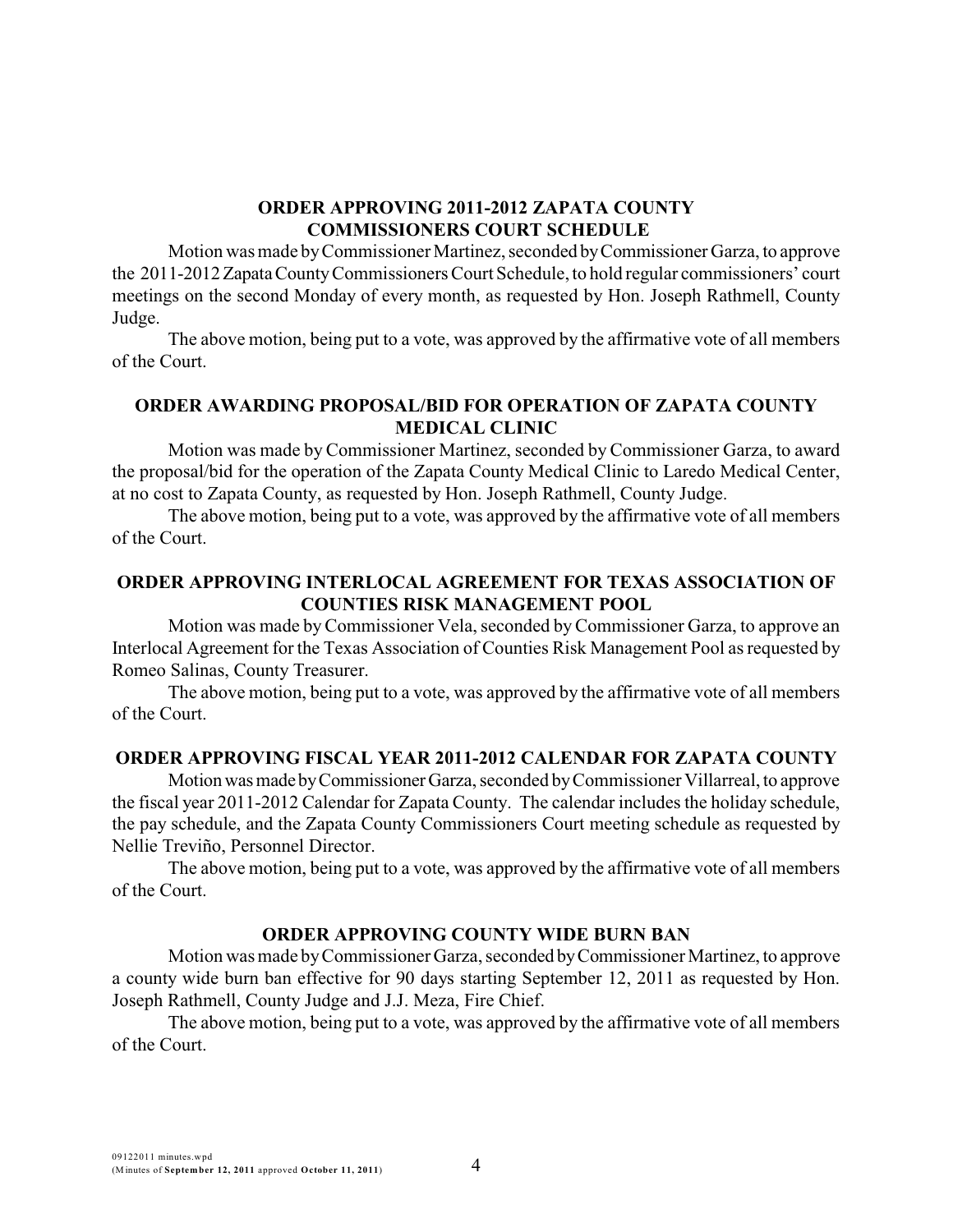#### **ORDER APPROVING TO HIRE PARAMEDIC FOR SLOT #22 AND EMT/FIRE FIGHTER/DRIVER FOR SLOT #27**

Motion was made by Commissioner Martinez, seconded by Commissioner Villarreal, to approve to hire a Paramedic for slot #22 at \$12.39 an hour and EMT/Fire Fighter/ Driver for slot #27 at \$10.54. Both positions were advertised for 2 weeks as requested by J.J. Meza, Fire Chief.

The above motion, being put to a vote, was approved by the affirmative vote of Commissioner Martinez, Villarreal, and Garza. Commissioner Vela voted against. Motion carried.

## **ORDER APPROVING AN INTERLOCAL AGREEMENT FOR EMERGENCY 911 PUBLIC SAFETY ANSWERING POINT SERVICES**

Motion was made by Commissioner Garza, seconded by Commissioner Martinez, to approve an Interlocal Agreement for the Emergency 911 Public Safety Answering Point Services as requested by Hon. Joseph Rathmell, County Judge.

The above motion, being put to a vote, was approved by the affirmative vote of all members of the Court.

# **ORDER APPROVING TRANSFER OF SPECIAL ROAD AND BRIDGE DEPARTMENT EMPLOYEE ENOCH LOPEZ FROM SLOT #1 TO SLOT #5**

Motion was made byCommissioner Martinez, seconded byCommissioner Vela, to approve the transfer of Special Road and Bridge Department employee Enoch Lopez, from slot #1 at \$8.25 per hour to slot #5 at \$9.92 per hour due to a position vacancy as requested by Hon. Jose E. Vela, Commissioner Pct. 1.

The above motion, being put to a vote, was approved by the affirmative vote of all members of the Court.

## **NO ACTION WAS TAKEN OF REQUEST BY HON. JOSE E. VELA, COMMISSIONER PCT. 1 TO APPROVE TO FILL TEMPORARY POSITION (90 DAYS) TO REPLACE SPECIAL ROAD AND BRIDGE DEPT. SLOT #1 AT \$7.85 PER HOUR**

### **ORDER AWARDING ENGINEERING SERVICES CONTRACT TO PREMIER ENGINEERING, INC., FOR RELOCATION OF UTILITIES REQUIRED FOR VELEÑO BRIDGE EXPANSION PROJECT**

Motion was made by Commissioner Martinez, seconded by Commissioner Vela, to award the Engineering Services Contract to Premier Engineering, Inc. for the relocation of utilities required for the Veleño Bridge expansion Project as requested by Hon. Jose E. Vela, Commissioner Pct. 1.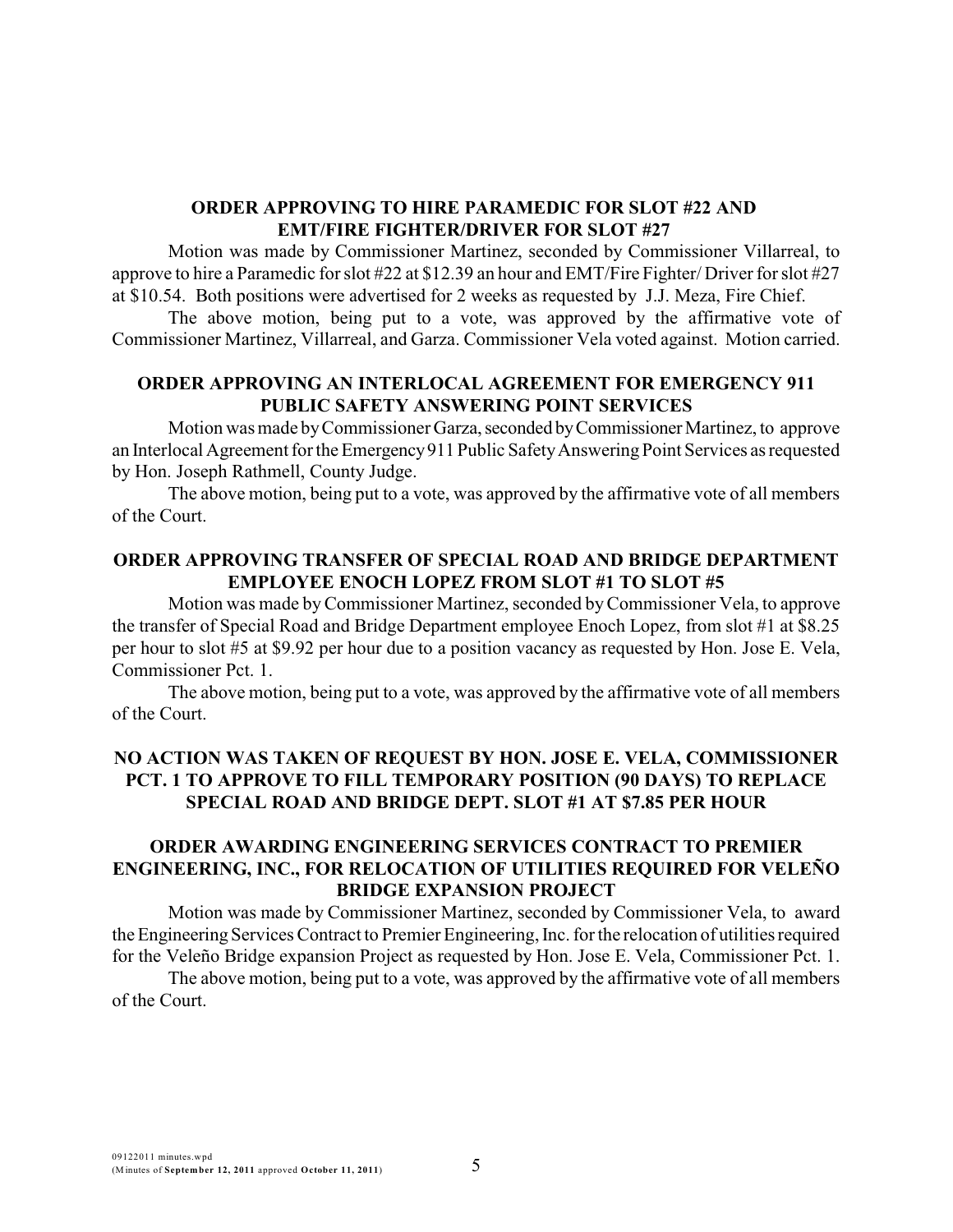### **ORDER APPROVING TO CONVERT INTERSECTION OF ELEVENTH AVENUE AND GLENN STREET INTO A 4-WAY STOP**

Motion was made byCommissioner Vela, seconded byCommissioner Martinez, to approve to convert intersection of Eleventh Ave. and Glenn St. into a 4-Way Stop to control speeders (requested by area residents) as requested by Hon. Jose E. Vela, Commissioner Pct. 1.

The above motion, being put to a vote, was approved by the affirmative vote of all members of the Court.

# **ORDER TO ALLOW GARCIA FAMILY TO INSTALL MEMORIAL MARKER IN REMEMBRANCE OF THEIR SON JONATHON GARCIA**

Motion was made by Commissioner Garza, seconded by Commissioner Vela, to allow the Garcia Family to install a Memorial Marker in remembrance of their son, Jonathan Garcia (Requested by Agustin R. and Dalia Garcia, Parents) as requested by Hon. Jose E. Vela, Commissioner Pct. 1.

The above motion, being put to a vote, was approved by the affirmative vote of all members of the Court.

# **ORDER REQUIRING ALL NEW FULL-TIME AND TEMPORARY HIRES TO ZAPATA COUNTY BE BROUGHT BEFORE COMMISSIONERS COURT FOR APPROVAL PRIOR TO DATE OF HIRE**

Motion was made byCommissioner Garza, seconded byCommissioner Martinez, to require all new full-time and temporary hires to Zapata County be brought before Commissioners Court for approval prior to date of hire as requested by Hon. Norberto Garza, Commissioner Pct. 4.

The above motion, being put to a vote, was approved by the affirmative vote of all members of the Court.

# **ORDER ACCEPTING PROPOSAL BY CISCO FOR INSTALLATION OF TECHNOLOGY INFRASTRUCTURE OF ZAPATA COUNTY ADVANCED EDUCATION CENTER**

Motion was made byCommissioner Villarreal, seconded byCommissioner Garza, to accept the proposal by CISCO for the installation of technology infrastructure of the Zapata County Advanced Education Center for the amount of \$907,847.97 of which \$400,000.00 will be paid out of ARM ordinance fund and remaining balance will be financed by CISCO with an interest rate of 2-3% and will be paid over a 2 year period, as requested by Hon. Joseph Rathmell, County Judge.

The above motion, being put to a vote, was approved by the affirmative vote of all members of the Court.

# **ORDER ACCEPTING RESIGNATION LETTER FROM CALEB EATON, COUNTY EXTENSION AGENT**

Motion was made by Commissioner Vela, seconded by Commissioner Villarreal, to accept the resignation letter from Caleb Eaton, County Extension Agent, as requested by Hon. Joseph Rathmell, County Judge.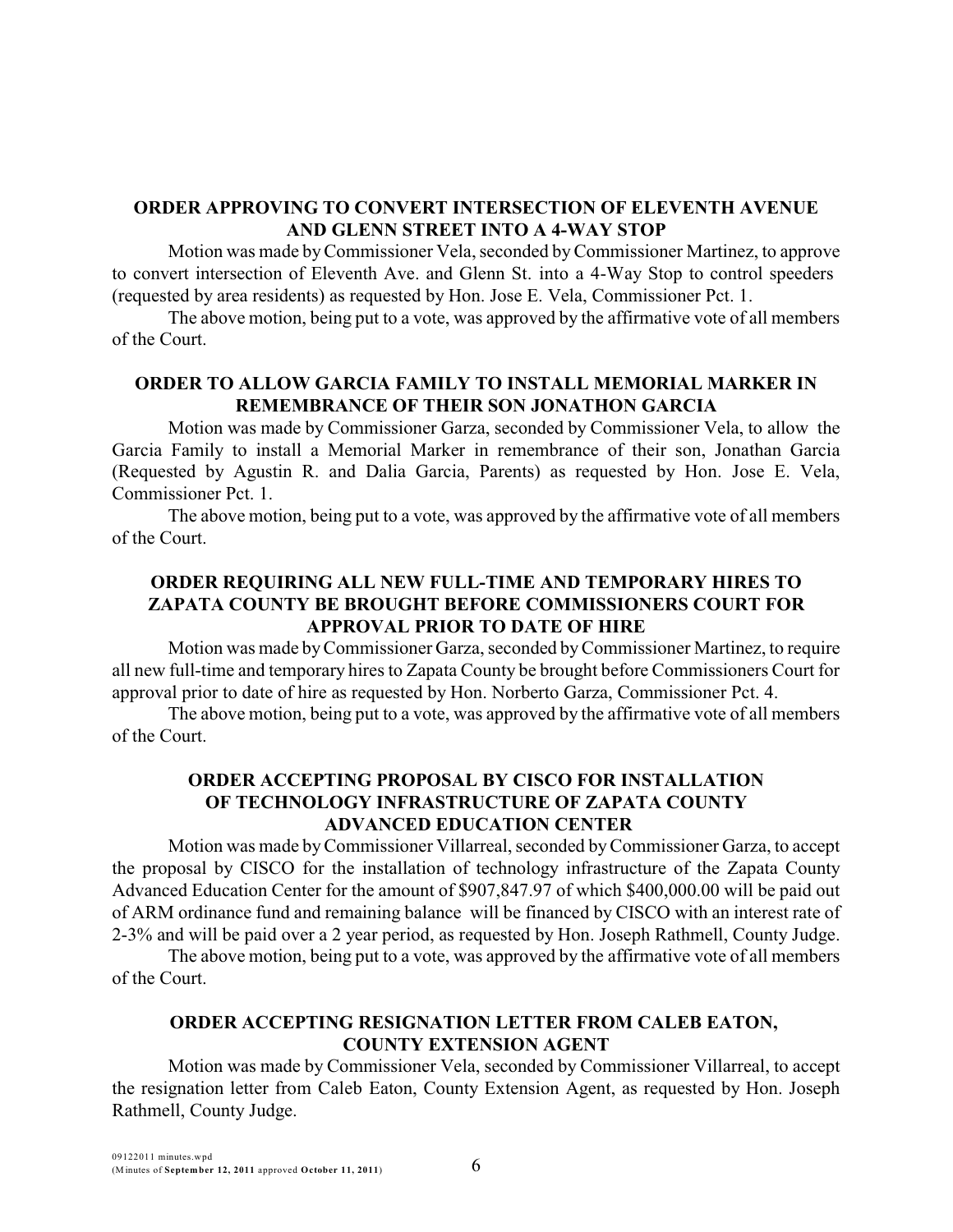The above motion, being put to a vote, was approved by the affirmative vote of all members of the Court.

#### **ORDER DENYING REQUEST BY ZARAGOZA RODRIGUEZ, CODE ENFORCEMENT FOR SALARY INCREASE FOR CODE ENFORCEMENT OFFICERS ZARAGOZA RODRIGUEZ AND DOROTHY PIZAÑA FOR HAVING ATTAINED A CODE ENFORCEMENT OFFICER II LICENSE**

Motion was made by Commissioner Martinez, seconded by Commissioner Villarreal, to deny request by Zaragoza Rodriguez, Code Enforcement, for salary increases for Code Enforcement Officers Zaragoza Rodriguez and Dorothy Pizaña for having attained a Code Enforcement Officer II License as requested by Zaragoza Rodríguez, Code Enforcement.

The above motion, being put to a vote, was approved by the affirmative vote of all members of the Court.

#### **ORDER APPROVING USE OF OSWALDO H. AND JUANITA G. RAMIREZ EXHIBIT HALL ON OCTOBER 29, 2011 FOR USE BY LAREDO WRESTLING ALLIANCE SPONSORED BY MARINE CORP LEAGUE**

Motion was made byCommissioner Vela, seconded byCommissioner Villarreal, to approve the use of the Oswaldo H. and Juanita G. Ramirez Exhibit Hall, as long as all liability requirements are met, to be used on October 29th, 2011 for use by the Laredo Wrestling Alliance sponsored by the Marine Corp League. Proceeds to benefit Toys for Tots and Scholarship Program as requested by Manuel Garcia, Marine Corp. League & Karren Westerman.

The above motion, being put to a vote, was approved by the affirmative vote of all members of the Court.

#### **ORDER APPROVING SOLID WASTE CONTRACT BETWEEN ZAPATA COUNTY AND GRANDE GARBAGE**

Motion was made byCommissioner Vela, seconded byCommissioner Martinez, to approve the Solid Waste contract between Zapata County and Grande Garbage, and leave service fee as is and award contract with added amendments as requested by Hector Uribe, Legal Consultant.

Motion was made byCommissioner Vela, seconded byCommissioner Martinez, to approve deletion of section E on Page 5 and re-letter contract as recommended by Hector Uribe, Legal Consultant.

The above motion, being put to a vote, was approved by the affirmative vote of all members of the Court.

# **ORDER APPROVING CONTRACT BETWEEN FEDERAL PAYMENTS "FEDPAY" DBA ACH DIRECT, INC AND ZAPATA COUNT TAX ASSESSOR COLLECTOR CREDIT CARD PAYMENT PROCESSING**

Motion was made by Commissioner Vela, seconded by Commissioner Martintez, to enter into contract between Federal Payments ("FEDPAY") dba ACH Direct, Inc. and the Zapata County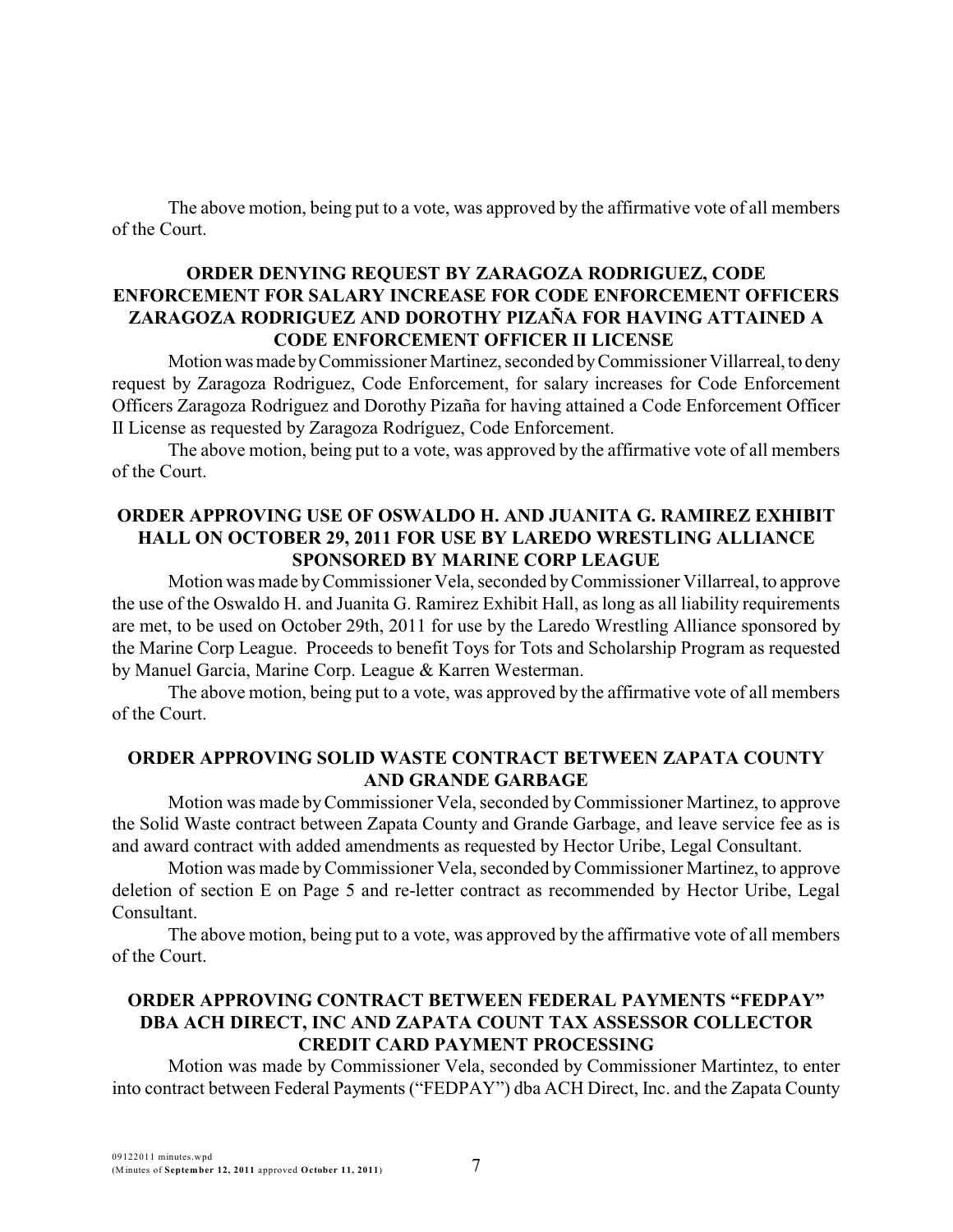Tax Assessor Collector credit card payment processing as requested by Hector Uribe, Legal Consultant.

The above motion, being put to a vote, was approved by the affirmative vote of all members of the Court.

#### **ORDER APPROVING TO ENTER INTO CONTRACT WITH TR SOLUTIONS FOR CAR DEALER TITLE AND REGISTRATION TRANSACTIONS**

Motion was made by Commissioner Vela, seconded by Commissioner Martinez, to enter into contract with TR Solutions for car dealer title and registration transactions as requested by Hector Uribe, Legal Consultant.

The above motion, being put to a vote, was approved by the affirmative vote of all members of the Court.

#### **ORDER APPROVING INSTALLATION OF SPEED HUMP**

Motion was made byCommissioner Garza,seconded byCommissioner Martinez, to approve installation of a speed hump in at the following location:

a. East Street between 1st and 4th Street as requested by Hon. Jose E. Vela, Commissioner Pct. 1.

The above motion, being put to a vote, was approved by the affirmative vote of all members of the Court.

#### **ORDER APPROVING LINE ITEM TRANSFERS**

Motion was made byCommissionerGarza, seconded byCommissioner Martinez, to approve the following line item transfer:

FROM: ZC Museum of History 10-668-480 Subscriptions/Fees 400.00 TO: ZC Museum of History 10-668-33 Supplies & Services 400.00 in order to purchase supplies as requested by Hildegardo E. Flores, Ed. D.

The above motion, being put to a vote, was approved by the affirmative vote of all members of the Court.

Motion was made by Commissioner Garza, seconded by Commissioner Martinez, to approve the following line item transfer:

| <b>FROM</b>                                                                          | 49th District | 10-435-427 Travel |                             | \$900.00 |  |
|--------------------------------------------------------------------------------------|---------------|-------------------|-----------------------------|----------|--|
| TO.                                                                                  | 49th District |                   | 10-450-462 Equipment Rental | \$900.00 |  |
| to meet budget requirements as requested by Hon. Jose A. Lopez, 49th District Judge. |               |                   |                             |          |  |

The above motion, being put to a vote, was approved by the affirmative vote of all members of the Court.

Motion was made byCommissioner Garza, seconded byCommissionerMartinez,to approve the following line item transfers:

| <b>FROM</b> | Constable Pct. 1 |                     | 10-550-454 Maintenance $&$ Repairs | \$400.00 |
|-------------|------------------|---------------------|------------------------------------|----------|
| TO.         | Constable Pct. 1 | $10-550-427$ Travel |                                    | \$400.00 |
| <b>FROM</b> | Constable Pct. 1 | 10-550-310          | Supplies                           | \$200.00 |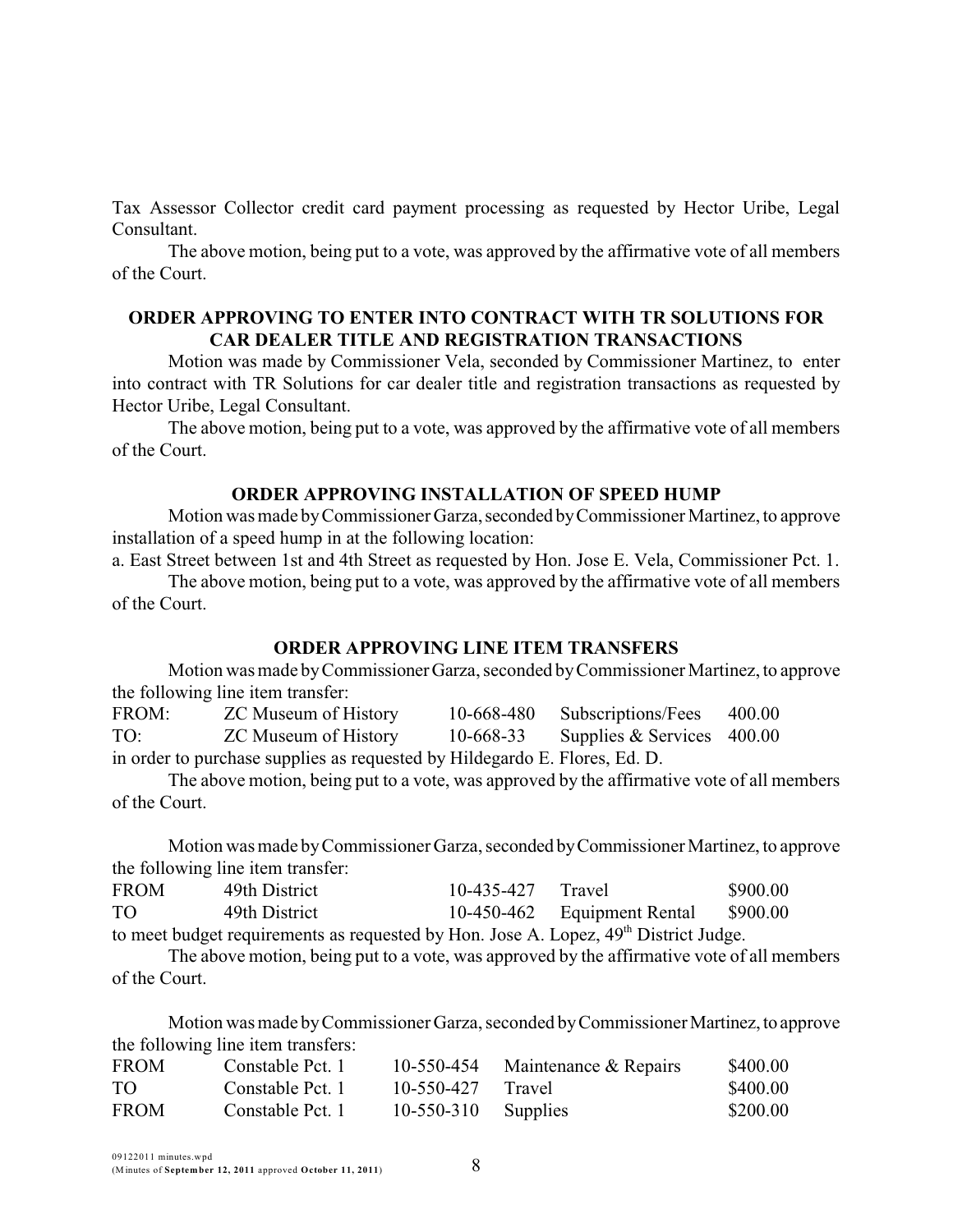TO Constable Pct. 1 10-550-427 Travel \$200.00

to meet budget requirements as requested by Adalberto Mejia, Constable Pct. 1.

The above motion, being put to a vote, was approved by the affirmative vote of all members of the Court.

Motion was made byCommissioner Garza, seconded byCommissioner Martinez,to approve the following line item transfers:

| <b>FROM</b>                                                            | District Clerk |  | 10-450-311 Postage/Express/Freight | \$2,700.00 |  |
|------------------------------------------------------------------------|----------------|--|------------------------------------|------------|--|
| TO                                                                     | District Clerk |  | 10-450-310 Office Supplies         | \$2,700.00 |  |
| to most hudget requirements as requested by Dore Damos, District Clark |                |  |                                    |            |  |

to meet budget requirements as requested by Dora Ramos, District Clerk.

The above motion, being put to a vote, was approved by the affirmative vote of all members of the Court.

Motion was made by Commissioner Garza, seconded by Commissioner Martinez, to approve the following line item transfers:

| <b>FROM</b>     | Zapata Nutrition Program        | 38-647-336 | Raw Food                  | \$1,000.00 |
|-----------------|---------------------------------|------------|---------------------------|------------|
| TO <sub>1</sub> | Zapata Nutrition Program        | 38-648-454 | Repair & Maint.           | \$1,000.00 |
| <b>FROM</b>     | <b>Zapata Nutrition Program</b> | 38-648-336 | Raw Food                  | \$1,500.00 |
| TO <sub>1</sub> | <b>Zapata Nutrition Program</b> | 38-649-454 | Repair & Maint.           | \$1,500.00 |
| <b>FROM</b>     | <b>Zapata Nutrition Program</b> | 38-647-427 | Travel                    | \$250.00   |
| TO <sub>1</sub> | <b>Zapata Nutrition Program</b> | 38-647-339 | <b>Elderly Activities</b> | \$250.00   |

to meet department needs as requested by Carmen Reyes, Nutrition Director.

The above motion, being put to a vote, was approved by the affirmative vote of all members of the Court.

Motion was made byCommissioner Garza, seconded byCommissioner Martinez, to approve the following line item transfer:.

| <b>FROM</b>                                                                    | <b>County Treasurer</b> |  | $10-497-310$ Office Supplies                   | \$1,300.00 |  |
|--------------------------------------------------------------------------------|-------------------------|--|------------------------------------------------|------------|--|
| TO                                                                             | <b>County Treasurer</b> |  | 10-497-427 Workshops & Travel Exp. $$1,300.00$ |            |  |
| in order to meet budget needs as requested by Romeo Salinas, County Treasurer. |                         |  |                                                |            |  |

The above motion, being put to a vote, was approved by the affirmative vote of all members of the Court.

Motion was made byCommissioner Garza, seconded byCommissioner Martinez, to approve the following line item transfer:

| <b>FROM</b>                                                                          | Environmental Dept. 10-595-330             |  | Fuel | \$8,000.00 |  |
|--------------------------------------------------------------------------------------|--------------------------------------------|--|------|------------|--|
| TO                                                                                   | Environmental Dept. 10-595-456 Maintenance |  |      | \$8,000.00 |  |
| to meet budget requirements as requested by Guillermo Sáenz, Environmental Director. |                                            |  |      |            |  |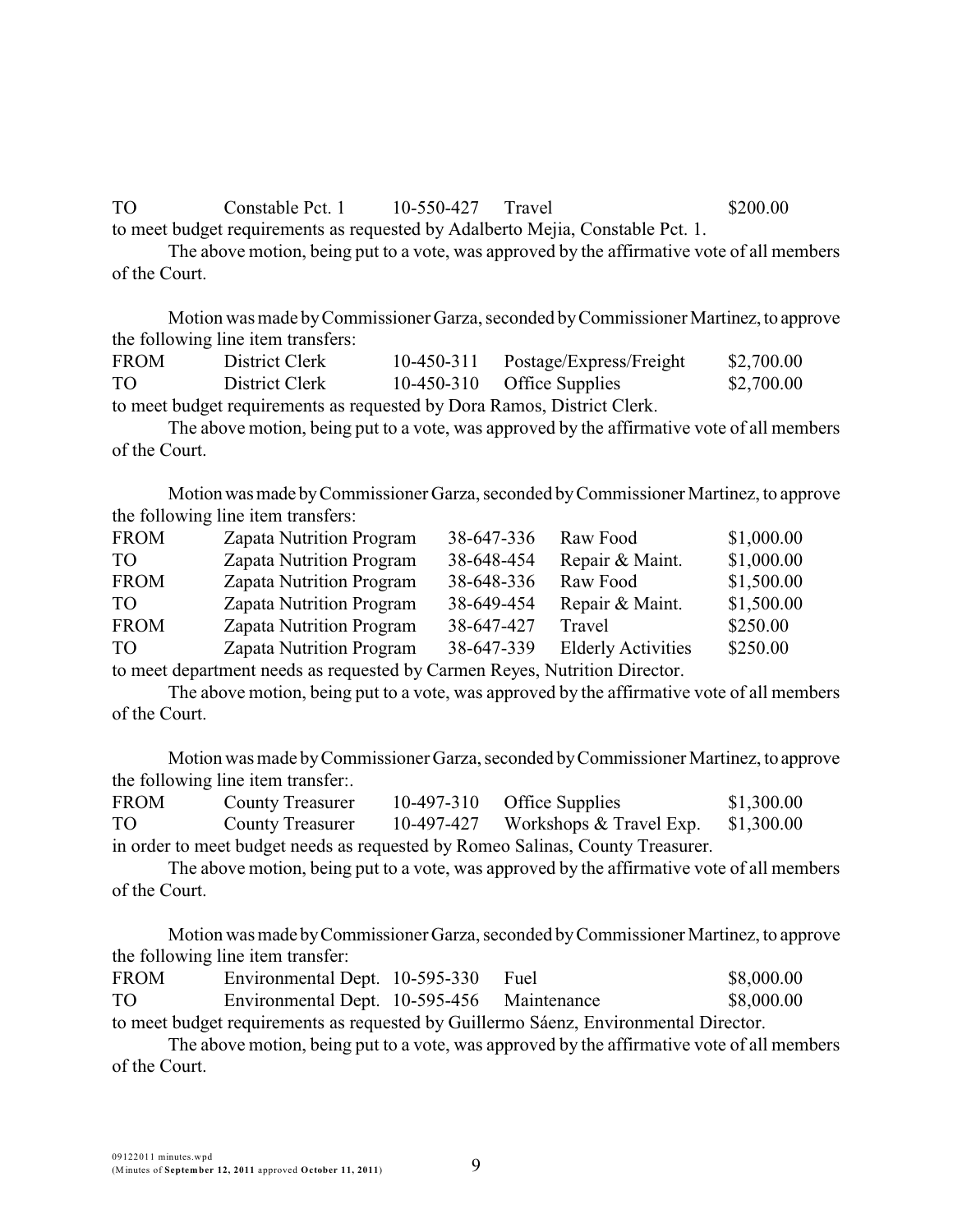Motion was made byCommissioner Garza, seconded byCommissioner Martinez,to approve the following line item transfers, **however total amount transferred is not to exceed \$1000.00.**

| <b>FROM</b>     | Constable Pct. 2 | 10-550-210       | Uniforms          | \$784.00 |
|-----------------|------------------|------------------|-------------------|----------|
| TO <sub>1</sub> | Constable Pct. 2 | 10-550-311       | Supplies          | \$784.00 |
| <b>FROM</b>     | Constable Pct. 2 | 10-550-331       | Fuel & Lubricants | \$900.00 |
| TO <sub>1</sub> | Constable Pct. 2 | 10-550-311       | <b>Supplies</b>   | \$900.00 |
| <b>FROM</b>     | Constable Pct. 2 | 10-550-455       | Repairs           | \$460.00 |
| TO <sub>1</sub> | Constable Pct. 2 | $10 - 550 - 311$ | Supplies          | \$460.00 |

to meet budget requirements as requested by Julian Gutierrez, Constable Pct. 2.

The above motion, being put to a vote, was approved by the affirmative vote of all members of the Court.

# **MOTION WAS MADE BY COMMISSIONER GARZA, SECONDED BY COMMISSIONER VILLARREAL, TO ENTER INTO EXECUTIVE SESSION**

### **MOTION WAS MADE BY COMMISSIONER GARZA, SECONDED BY COMMISSIONER MARTINEZ, TO RETURN TO REGULAR SESSION**

#### **ORDER TO REIMBURSE FORMER EMPLOYEE, ROSALVA GUERRA FOR INSURANCE PREMIUMS**

Motion was made by Commissioner Garza, seconded by Commissioner Martinez, to approve reimbursement to former employee, Rosalva Guerra, for insurance premiums in the amount of \$981.56 paid to Zapata County for redundant insurance coverage as requested by Nellie Trevino, Personnel Director.

The above motion, being put to a vote, was approved by the affirmative vote of all members of the Court.

#### **ORDER AUTHORIZING ASSISTANCE BY LEGAL COUNCIL FOR CONSULTATION REGARDING POSSIBLE ACTION AGAINST COMMUNITY ACTION COUNCIL OF SOUTH TEXAS ZAPATA COUNTY BOARD MEMBER**

Motion was made by Commissioner Martinez, seconded by Commissioner Vela, to authorize assistance by legal counsel for consultation regarding possible action against Community Action Council of South Texas Zapata County Board Member. (Note 1 Gov't Code Ann 551.071, Consultation with Attorney) as requested by Doroteo Garza, Consulting Auditor.